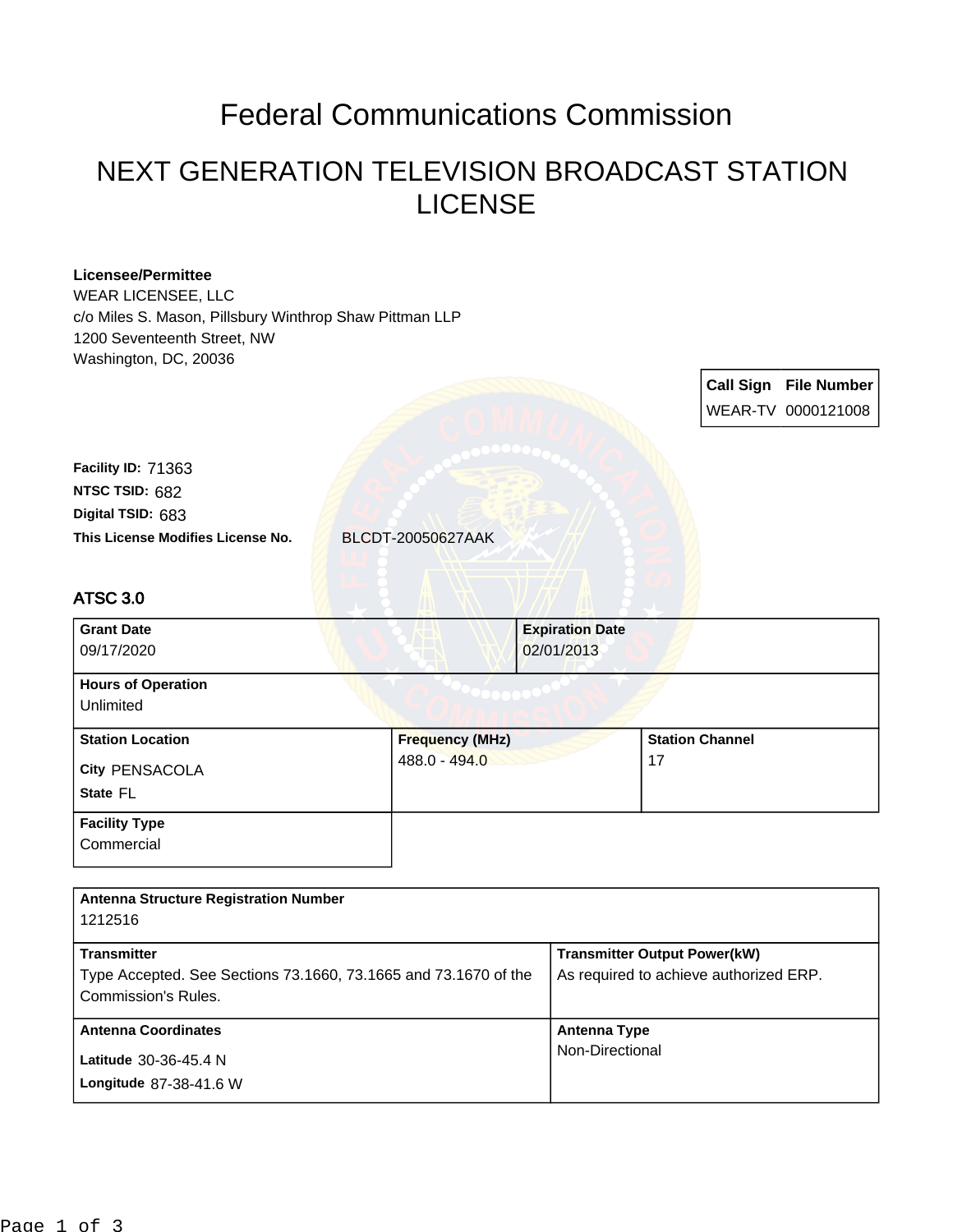| <b>Description of Antenna</b>                                   |                                                   |
|-----------------------------------------------------------------|---------------------------------------------------|
| Make DIE                                                        |                                                   |
| Model TFU-28GTH 06SP                                            |                                                   |
| Antenna Beam Tilt (Degrees Electrical)                          | Antenna Beam Tilt (Degrees Mechanical @           |
| 0.75                                                            | <b>Degrees Azimuth)</b>                           |
|                                                                 | Not Applicable                                    |
| <b>Major Lobe Directions</b>                                    | <b>Maximum Effective Radiated Power (Average)</b> |
| N/A                                                             | 1000 kW                                           |
|                                                                 | 30.00 DBK                                         |
| <b>Height of Radiated Center Above Ground (Meters)</b>          | <b>Height of Radiated Center Above Mean Sea</b>   |
| 567.2                                                           | Level (Meters)                                    |
|                                                                 | 608.0                                             |
| <b>Height of Radiated Center Above Average Terrain (Meters)</b> | <b>Overall Height of Antenna Structure Above</b>  |
| 579                                                             | <b>Ground (Meters)</b>                            |
|                                                                 | See the registration for this antenna structure.  |

| <b>Waivers/Special Conditions</b> |  |
|-----------------------------------|--|
|                                   |  |
|                                   |  |
|                                   |  |
|                                   |  |

## ATSC 1.0

**Call Sign Facility ID**

WEAR-TV | 71363

| <b>Grant Date</b>         | <b>Expiration Date</b> |                        |  |  |
|---------------------------|------------------------|------------------------|--|--|
| 05/07/2020                | 02/01/2013             |                        |  |  |
| <b>Hours of Operation</b> |                        |                        |  |  |
| Unlimited                 |                        |                        |  |  |
| <b>Station Location</b>   | <b>Frequency (MHz)</b> | <b>Station Channel</b> |  |  |
| <b>City PENSACOLA</b>     | $596.0 - 602.0$        | 35                     |  |  |
| State FL                  |                        |                        |  |  |
| <b>Facility Type</b>      |                        |                        |  |  |
| Commercial                |                        |                        |  |  |

| <b>Antenna Structure Registration Number</b><br>1030889                                |                                        |
|----------------------------------------------------------------------------------------|----------------------------------------|
| <b>Transmitter</b>                                                                     | <b>Transmitter Output Power(kW)</b>    |
| Type Accepted. See Sections 73.1660, 73.1665 and 73.1670 of the<br>Commission's Rules. | As required to achieve authorized ERP. |